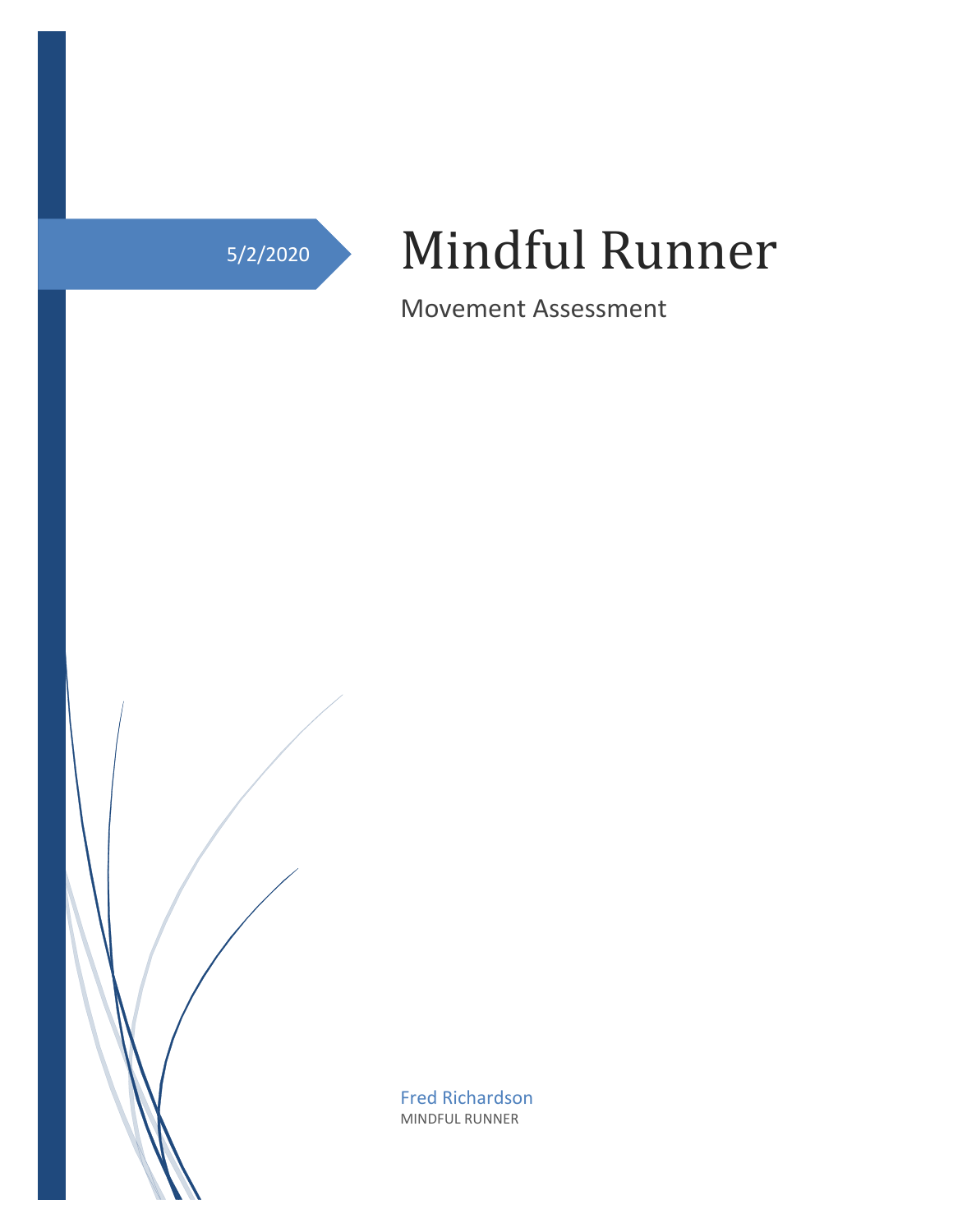

# **Table of Contents**

<span id="page-1-0"></span>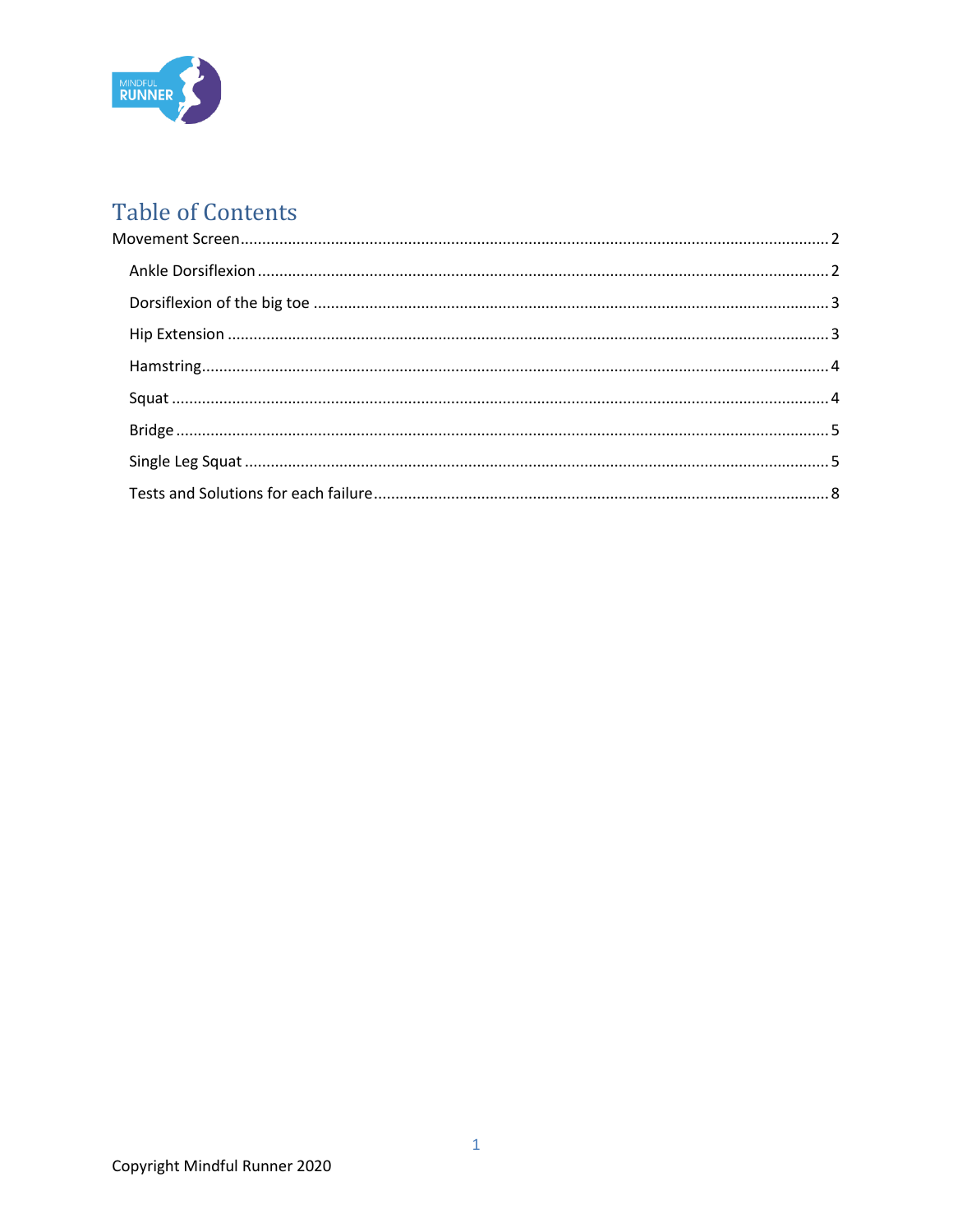

## Movement Screen

The purpose of the movement assessment is to identify areas of functional weakness that will impact running. The assessment consists of the following 8 tests.

- 1. Dorsiflexion of the Ankle
- 2. Dorsiflexion of the big toe
- 3. Hip Extension
- 4. Hamstring
- 5. Bilateral Squat
- 6. Bridge
- 7. Big Toe Isolation
- 8. Single Leg Squat

#### <span id="page-2-0"></span>Ankle Dorsiflexion

Sit on a chair so that your knee and ankle are bent at a 90 degree angle. Keeping your feet in exactly the same place slide your hips forward until the front of your knees is just past your toes.





*Figure 1- Start Position and Finish Positions*

**Pass:** if your heels can stay on the ground

**Fail:** if you cant keep one or both down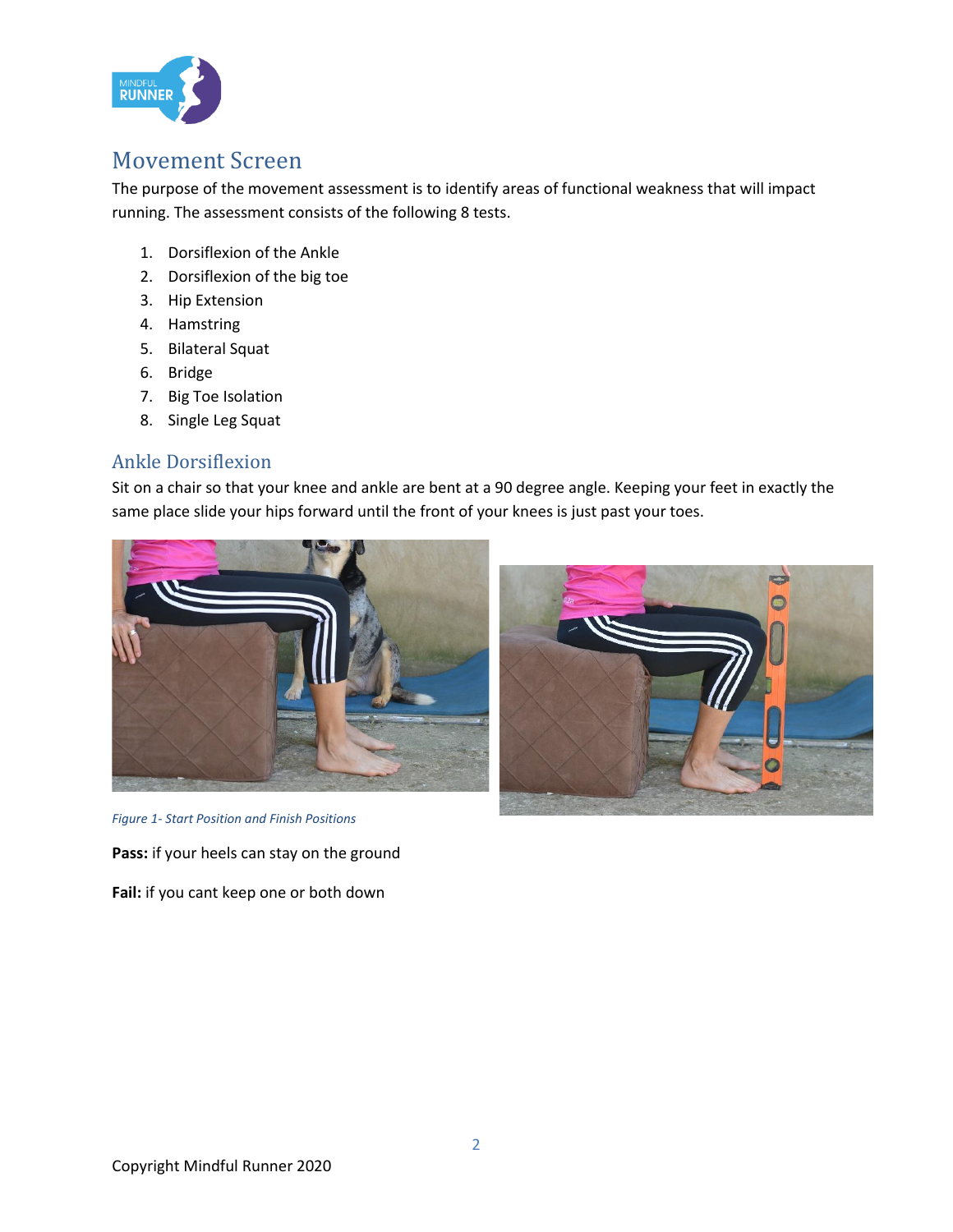

#### <span id="page-3-0"></span>Dorsiflexion of the big toe

Keep your body in the same position as at the end of the Ankle Dorsiflexion test. Alternately grab the big toe on each foot and lifting them straight up while keep the ball of the foot on the ground.



**Pass**: if you can lift the big toe 30 degrees or more without the ball of the foot lifting.

**Fail**: if you can't lift the big toe 30 degrees or more without the ball of the foot lifting.

#### <span id="page-3-1"></span>Hip Extension

Kneel on one knee so that the thigh of the leg you are kneeling on is vertical and the shin of the opposite leg is vertical. Using a broomstick or something similar tuck the tail bone under until the hollow of your back is touching the stick and the gap between your back and the stick is removed.

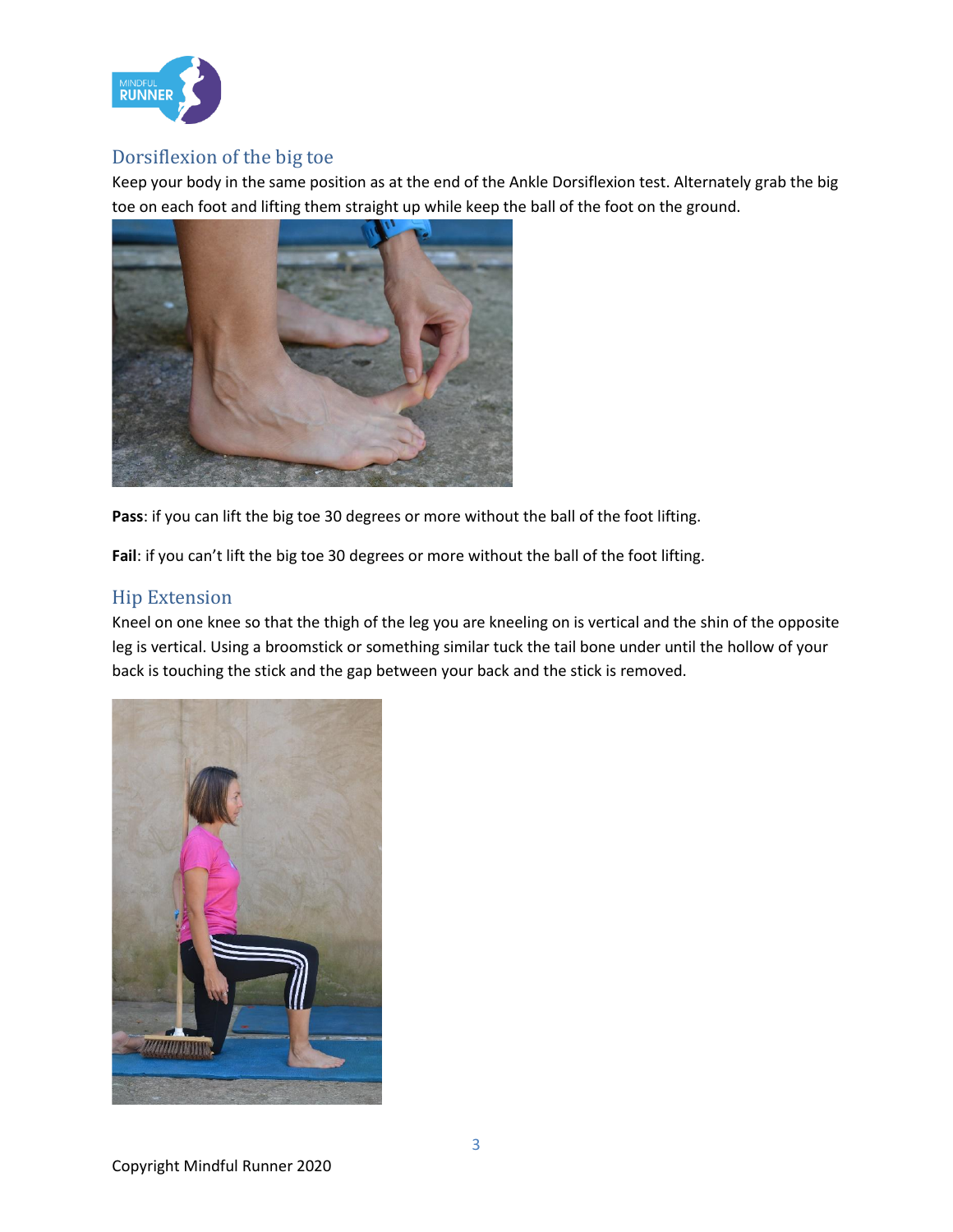

**Pass:** You feel nothing at the front of your thigh

**Fail:** You feel a stretch at the front of your thigh

#### <span id="page-4-0"></span>Hamstring

Lying on your back raise your thigh and grip it between your hands as shown in the  $1<sup>st</sup>$  image. Hold that position and straighten your whole leg. For distance runners you should be able to hold a 70 degree angle.





*Figure 2 - Position 1*

**Pass:** Able to hold a straight leg past 70 degrees

**Fail:** Can't get a straight leg past 70 degrees

#### <span id="page-4-1"></span>Squat

Get someone to take a video of you doing 5 squats as deep as you can comfortably go. From the side - You should sit back in your squat with your butt going backwards. Shins must not go past 90 degrees (knees above ankles). From the front - Knees must track in the same direction as the feet (line the middle of your thigh up with the 2<sup>nd</sup> toe). Keep your back straight throughout.

*Figure 3 - Position 2*

You can send us your video for analysis – see the link at the end of this post.



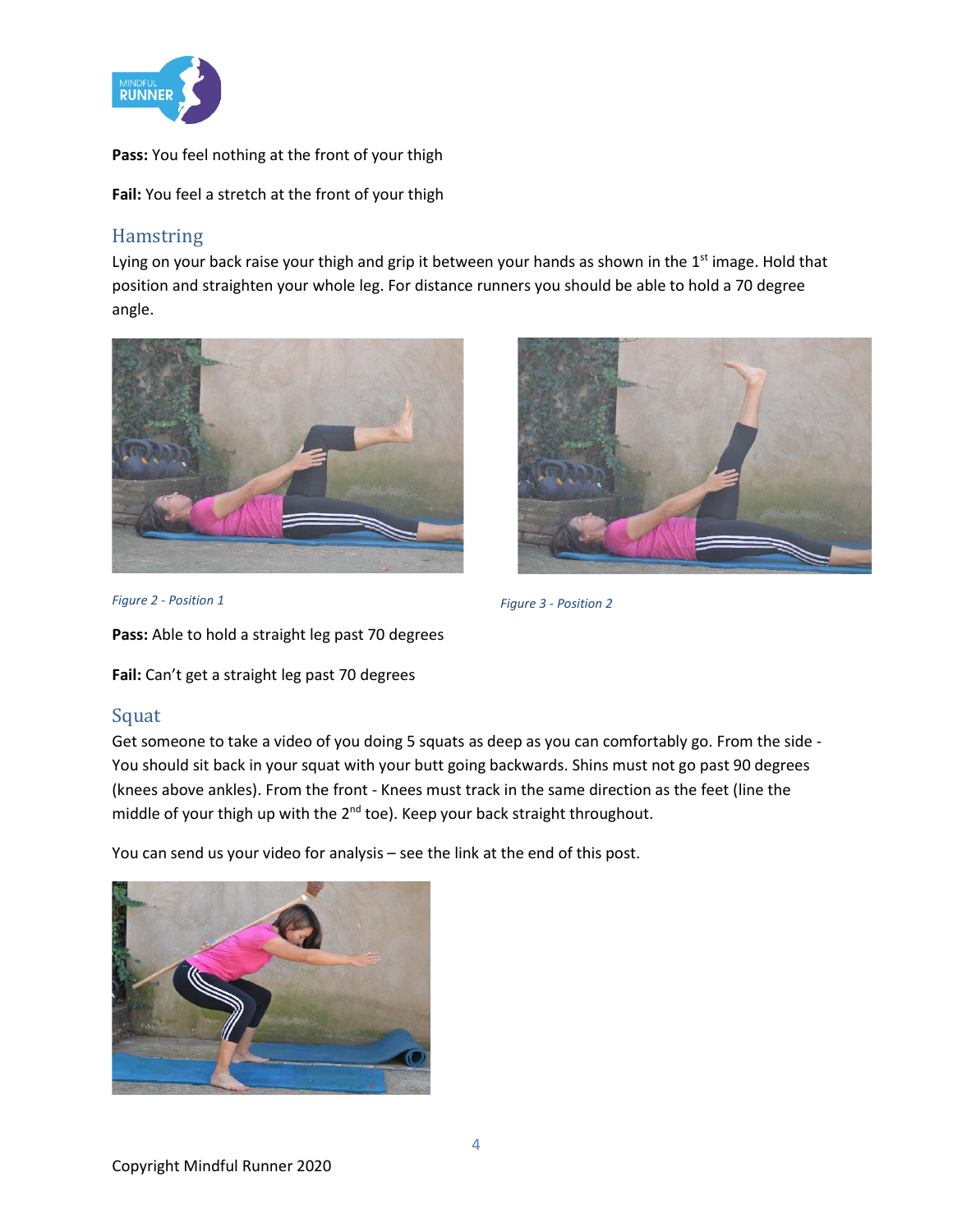

Pass: Back straight, shins straight, heels stay on the ground, knees track on the 2<sup>nd</sup> toe

**Fail:** If you don't meet any of Back straight, shins straight, heels stay on the ground, knees track on the 2<sup>nd</sup> toe

#### <span id="page-5-0"></span>Bridge

Lie on your back, knees bent heels against your butt. Put your arms straight up hands together and lift your hips to the sky. Raise one leg at a time. Think about which muscles feel like they are working.



Pass: If you feel your glutes working at the top of the hip raise. If you can keep your hips level when raising one leg

**Fail:** If you feel like you use your lower back or quads to raise the hips. If your hip drops when your raise one leg.

You can send us your video for analysis – see the link at the end of this post.

#### <span id="page-5-1"></span>Single Leg Squat

Stand on one leg, place your hands on your hips and squat down as low as you can.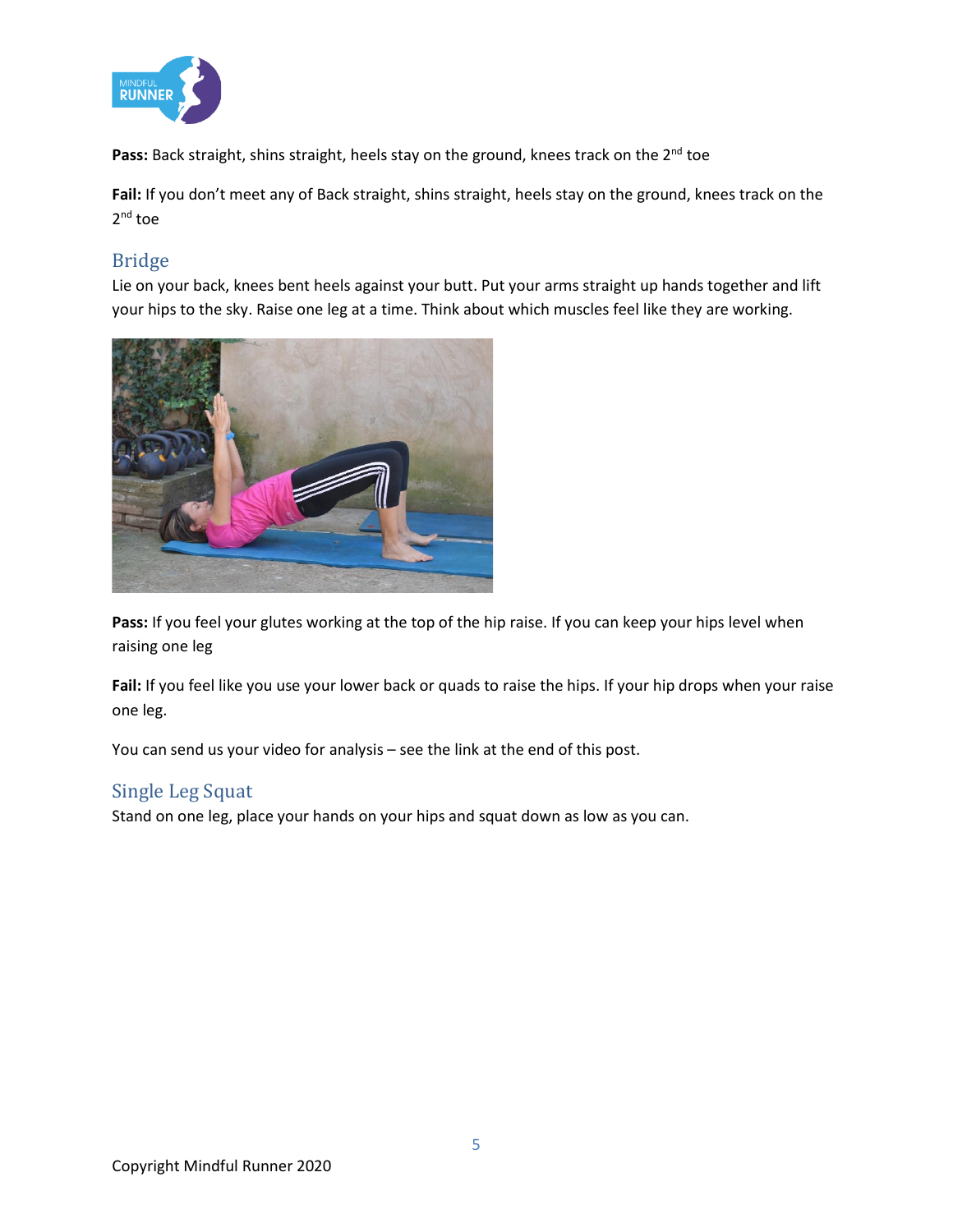



Score According to the sheet below.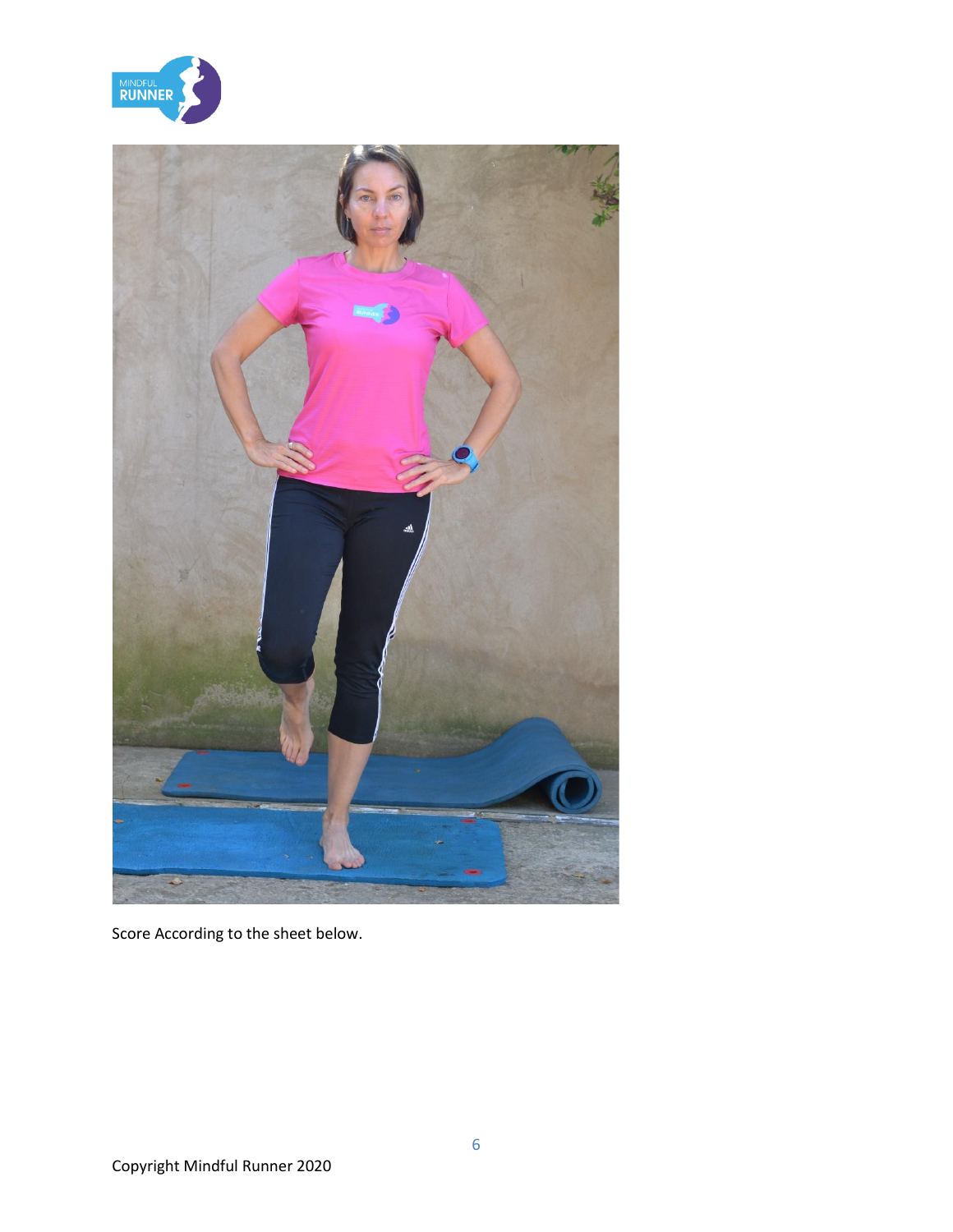

Tick off everything you see, don't stop at the first one.

| <b>Scored Criteria</b>         | <b>Implications</b>      | <b>Score</b> |
|--------------------------------|--------------------------|--------------|
| Loss of foot contact           | Foot stability issue     |              |
| <b>Trunk Shift</b>             | Hip or Foot              |              |
| <b>Pelvic Drop to one side</b> | Hip Stability issue      |              |
| Knee drives to the inside      | Hip Stability issue      |              |
| Hands come off hips            | <b>Gross Instability</b> |              |
| <b>Loss of Balance</b>         | Gross Instability        |              |
| <b>Total Score</b>             |                          |              |
|                                |                          |              |